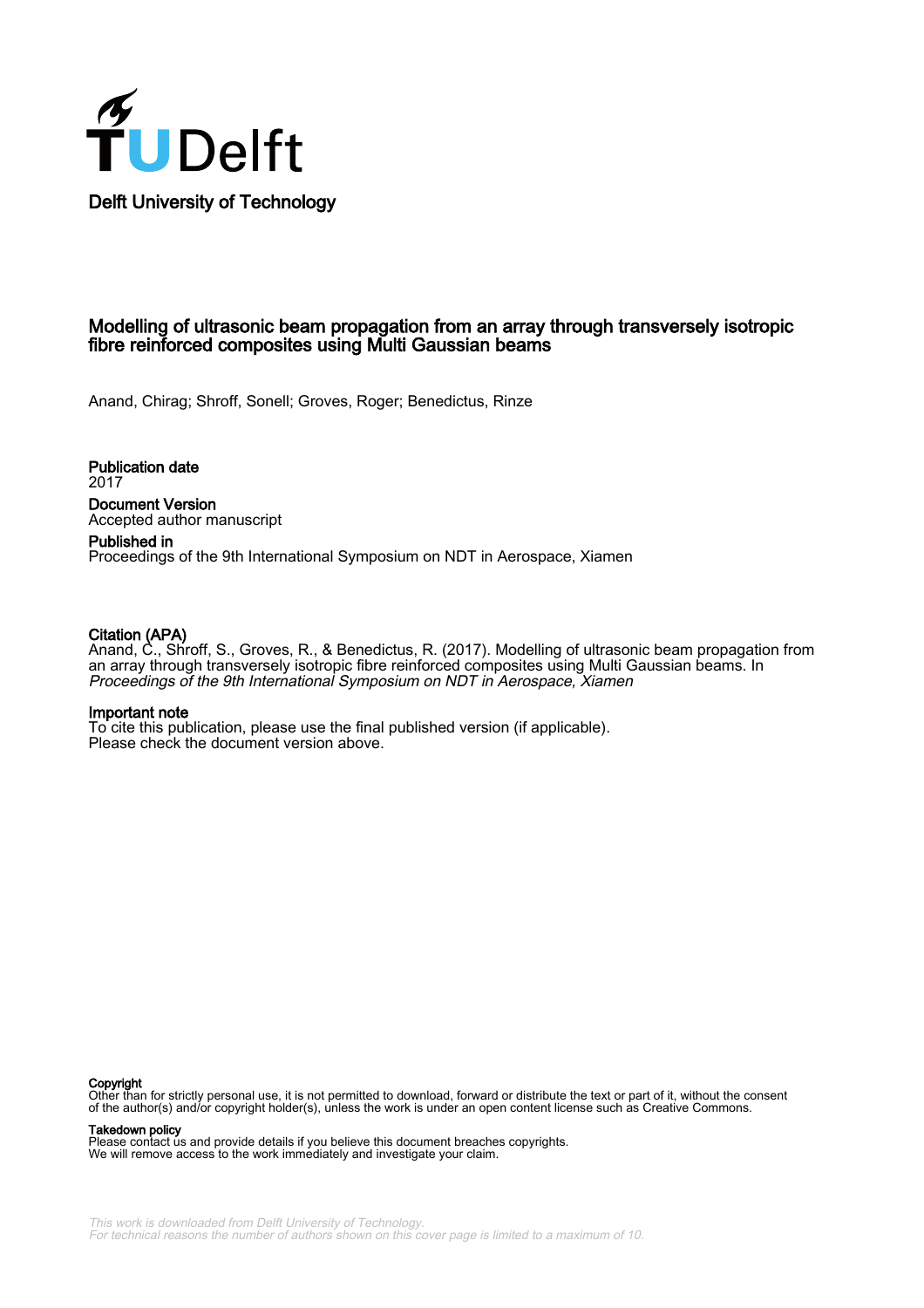# Modelling of ultrasonic beam propagation from an array through transversely isotropic fibre reinforced composites using Multi Gaussian beams

Chirag Anand <sup>1,2</sup>, Sonell Shroff<sup>1</sup>, Roger M Groves<sup>2</sup>, Rinze Benedictus<sup>1</sup>

<sup>1</sup> Structural Integrity and Composites Group, Faculty of Aerospace Engineering, Delft University of Technology, Delft, The Netherlands

<sup>2</sup> Aerospace Non-Destructive Testing Laboratory, Faculty of Aerospace Engineering, Delft University of Technology, Delft, The Netherlands

e-mail: C.Anand@tudelft.nl

#### **Abstract**

Ultrasonic arrays are used for non-destructive evaluation of structures for aerospace and other applications. With the increase in the usage of fibre-reinforced composites in aerospace structures, this evaluation becomes complex due to the effects of attenuation and reflection from the layer boundaries in composite laminates. Hence there is considerable interest in developing beam models for accurate evaluation in such anisotropic media. In anisotropic media, the phase velocity varies with direction of propagation of the ultrasonic beam. Hence, the slowness surface and its properties play an important role in the beam models which are based on the paraxial approximation. The beam from a single element transducer is well collimated. However the beam from individual array elements is not well collimated and may affect the beam propagation through the composite structure. In this paper, Multi modular Gaussian beam (MMGB) model based on the paraxial approximation is applied to study the propagation of beam from an ultrasonic array in transversely isotropic fibre-reinforced composites. The effect of the slowness surface properties on the beam diffraction and skew through the composite structure are studied along with the influence of array parameters on the beam propagation through the structure.

This work has demonstrated that the overall beam profile for quasi longitudinal beam from an ultrasonic array propagating in transversely isotropic fibre reinforced composites can be modelled as multi Gaussian beams. Simulation results are presented which illustrate the effects of? slowness properties on beam propagation in unidirectional CFRP in the symmetric planes.

**Keywords:** Laser ultrasound, time of flight (TOF), welding, aerospace, carbon fiber composite

# **1. Introduction**

For many years phased array ultrasonics have been used in medical diagnostics. They are now being used more frequently in the field of NDT in the aerospace industry?. A phased array consists of multiple elements to which a time delay can be applied to steer and focus the sound beam generated from them. Beam steering and focusing in a single medium has been studied extensively by Wooh and his colleagues[1]. Beam models for phased array transducers are based on models developed for single element transducers. Models such as the Rayleigh Sommerfeld model have been used to predict the wave fields generated by the arrays. By far the most efficient and versatile model for single element transducers is the Multi Gaussian beam model [2]. This model uses the superposition of Gaussian beams to predict the wave field from a single element transducer. As the use of phased array increased the multi Gaussian beam model was expanded to predict the wave field from a phased array [3].

The necessity of nondestructively testing carbon fibre composites lead to the development of beam models to understand wave propagation in anisotropic media. The multi Gaussian beam model for a single element transducer was expanded to include the effects of the slowness surface and was used to simulate the wave field in a unidirectional gr/ep composite [4].The properties of the slowness surface play an important role in the beam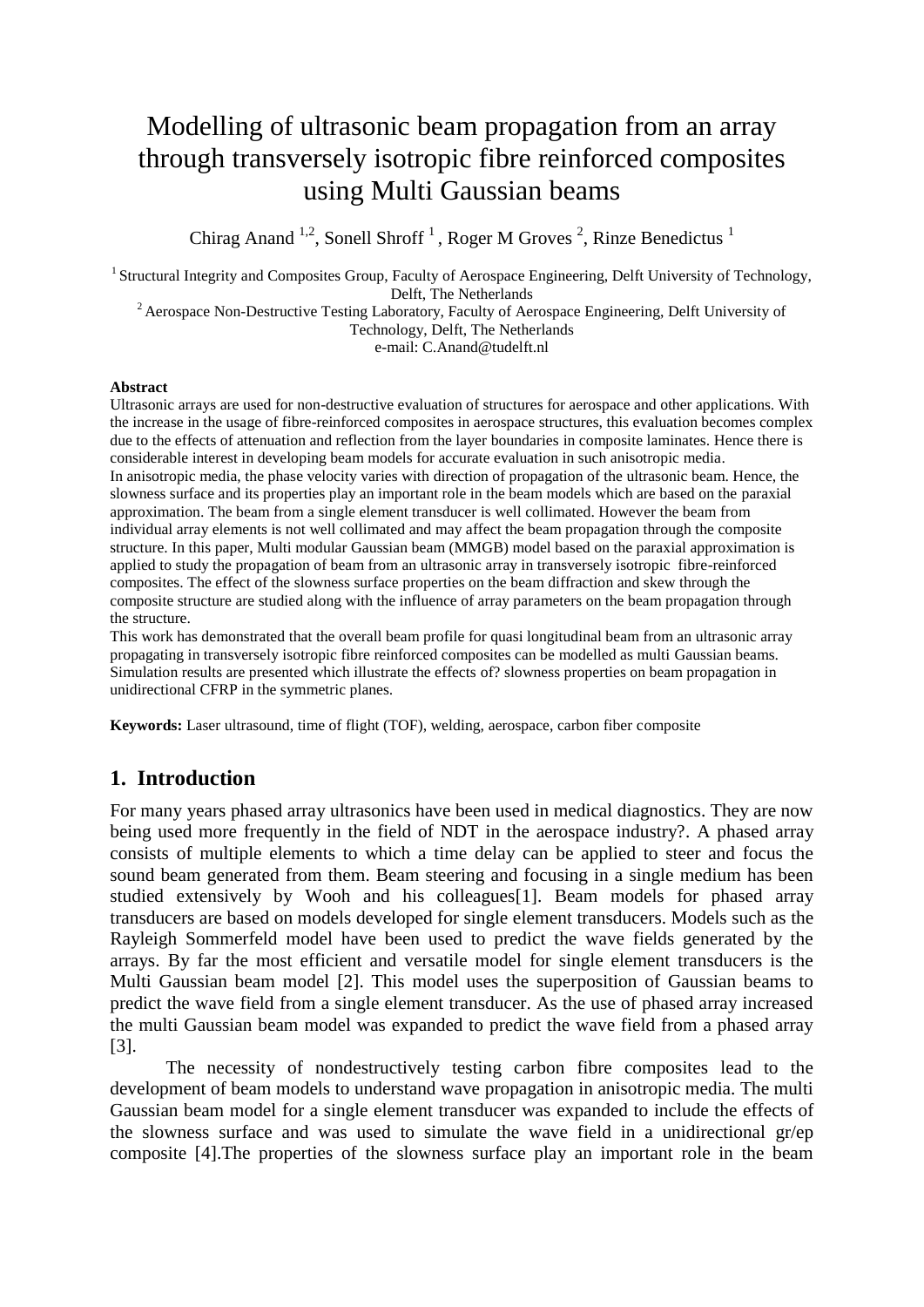models which are based on the paraxial approximation[5]. The curvatures of these slowness surfaces determine the rate at which the beam converges or diverges due to diffraction

In this paper we propose using the expanded multi Gaussian beam for phased array transducers combined with the inclusion of the slowness surface parameters to simulate the propagation of ultrasonic beam from an array into an anisotropic solid. Simulation results are presented for unidirectional CFRP when the quasi longitudinal wave propagates in the symmetry plane of the material. The beam is then steered and focused using the delay laws and the simulation results are presented.

# **2. Modular multi Gaussian beam model for Linear Phased Arrays**

#### *2.1 Gaussian Beam in Anisotropic media*

In a solid, the velocity amplitude and the phase of Gaussian beam of type  $\alpha$  can be described by the solution of the paraxial equation where *y*<sup>3</sup> axis is taken along the group velocity direction and the *y*<sub>1</sub>-*y*<sub>*3*</sub> plane is taken as the plane of incidence. *c*<sub>α</sub> and *u*<sub>α</sub> are the magnitudes of the phase velocity and group velocity of the wave of type *α*.<br> $V = \frac{V(0)}{d} \left( \frac{y_3}{d} + \frac{1}{2} Y^T M a Y \right)$ 

the phase velocity and group velocity of the wave of type 
$$
\alpha
$$
.  
\n
$$
v = \frac{V(0)}{\sqrt{\det[A^P + B^P M(0)]}} \hat{d} \exp \left[ i\omega \left( \frac{y_3}{u_\alpha} + \frac{1}{2} Y^T M_{y_3}{}^{\alpha} Y \right) \right]
$$
\n(1)

Where

$$
M_{y_3}^{\alpha} = \left[ C^P + D^P M(0) \right] \left[ A^P + B^P M(0) \right]^{-1}
$$
 (2)

The propagation matrices in the solid are given by

$$
A^{P} = \begin{bmatrix} 1 & 0 \\ 0 & 1 \end{bmatrix},
$$
  
\n
$$
C^{P} = \begin{bmatrix} 0 & 0 \\ 0 & 0 \end{bmatrix},
$$
  
\n
$$
D^{P} = \begin{bmatrix} 1 & 0 \\ 0 & 1 \end{bmatrix},
$$
  
\n
$$
B^{P} = \frac{c_{\alpha}}{u_{\alpha}} \begin{bmatrix} (c_{\alpha} - 2C^{\alpha}) y_{3} & -D^{\alpha} y_{3} \\ -D^{\alpha} y_{3} & (c_{\alpha} - 2E^{\alpha}) y_{3} \end{bmatrix}
$$
\n(3)

 $C^{\alpha}$ ,  $D^{\alpha}$  and  $E^{\alpha}$  are the slowness surface curvatures which are measured in the slowness coordinates. These are obtained by expanding the  $y_3$  component of the slowness vector  $s_\alpha$ using a Taylor series expansion. For an isotropic material  $C^{\alpha} = D^{\alpha} = E^{\alpha} = 0$ 

## *2.2 Multi Gaussian beam model*

By the superposition of 10-15 Gaussian beams, the wave field of the circular piston transducer with radius *a* can be modelled [6] as shown below

in be modelled [6] as shown below  
\n
$$
v = \sum_{n=1}^{10} \frac{A_n V(0)}{\sqrt{\det[A^G + B^G M(0)_n]}} \hat{d} \exp \left[ i\omega \left( \frac{y_3}{u_\alpha} + \frac{1}{2} Y^T M^\alpha (y_3) Y \right) \right]
$$
\n(4)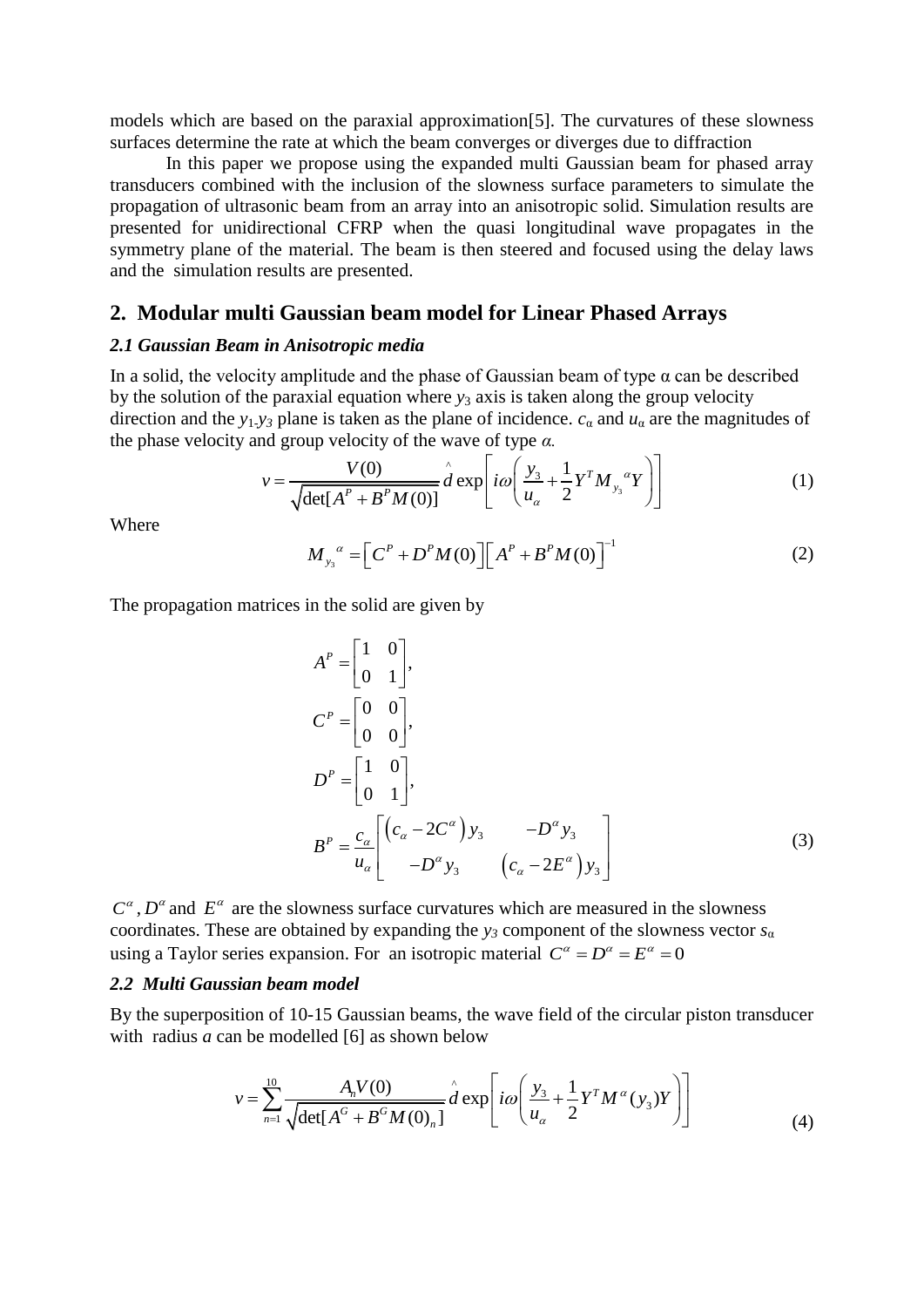Where the initial phase term  $M(0)_n = \frac{2i2n}{\omega a^2}$  $M(0)_n = \frac{2iB_n}{2}I$ *a*  $=\frac{2iB_n}{\omega a^2}I$ . The  $A_n$  and  $B_n$  terms are the Wen and Breazzle coefficients.

ABCD

The global matrices are assembled as matrix products of all the propagation and transmission ABCD\n
$$
\begin{bmatrix}\nA^G & B^G \\
C^G & D^G\n\end{bmatrix} = \begin{bmatrix}\nA_{M+1}^p & B_{M+1}^p \\
C_{M+1}^p & D_{M+1}^p\n\end{bmatrix} \begin{bmatrix}\nA_M^t & B_M^t \\
C_M^t & D_M^t\n\end{bmatrix} \begin{bmatrix}\nA_1^p & B_1^p \\
C_M^p & D_M^p\n\end{bmatrix} \cdots \begin{bmatrix}\nA_1^p & B_1^p \\
C_1^p & D_1^p\n\end{bmatrix}
$$
\n
$$
\begin{bmatrix}\nA_1^c & B_1^c \\
B_1^c & D_1^p\n\end{bmatrix}
$$
\n
$$
\begin{bmatrix}\nA_1^c & B_1^c \\
B_1^c & D_1^c\n\end{bmatrix} = \begin{bmatrix}\nA_{M+1}^p & B_{M+1}^p \\
C_{M+1}^p & D_{M+1}^p\n\end{bmatrix} \begin{bmatrix}\nA_M^p & B_M^p \\
C_M^p & D_M^p\n\end{bmatrix} \cdots \begin{bmatrix}\nA_1^p & B_1^p \\
C_1^p & D_1^p\n\end{bmatrix}
$$
\n
$$
\begin{bmatrix}\nA_1^p & B_1^p \\
B_1^p & D_1^p\n\end{bmatrix}
$$

interfaces

(5)

#### *2.3 Multi Gaussian beam model for linear phased arrays*

The Equation (4) is for circular piston transducer. In the case of a rectangular transducer with dimensions *a*<sup>1</sup> and *a*<sup>2</sup> radiating into an isotropic solid the multi Gaussian beam model for wave type  $\alpha$  is given below [3]

e 
$$
\alpha
$$
 is given below [3]  
\n
$$
v_n^{\alpha} = \hat{d} \exp \left( i \omega \frac{y_3}{u_{\alpha}} \right)
$$
\n
$$
\left[ \sum_{m=1}^{10} \sum_{n=1}^{10} V(0) \frac{A_n}{\sqrt{1 + c_{\alpha} y_3[M(0)_{mn}]} \frac{A_m}{\sqrt{1 + c_{\alpha} y_3[M(0)_{mn}]} \frac{A_m}{22}} \exp \left[ \frac{1}{2} Y^T M_{mn}^{\alpha}(y_3) Y \right] \right]
$$
(6)

In terms of the global *A,B,C,D* matrices Equation (3) can be written as

f the global *A*, *B*, *C*, *D* matrices Equation (3) can be written as  
\n
$$
v_n^{\alpha} = \hat{d} \exp \left( i \omega \frac{y_3}{u_{\alpha}} \right) \sum_{m=1}^{10} \sum_{n=1}^{10} V(0) \frac{A_n A_m}{\det[A^G + B^G M(0)_{mn}]} \exp \left[ \frac{1}{2} Y^T M_{mn}^{\alpha}(y_3) Y \right]
$$
(7)

Where

$$
[M(0)_{mn}]_{11} = \frac{2iB_m}{\omega a_1^2}
$$
  

$$
[M(0)_{mn}]_{22} = \frac{2iB_n}{\omega a_2^2}
$$
  

$$
M_{mn}^{\alpha}(y_3) = [C^G + D^G[M(0)]_{mn}] [A^G + B^G[M(0)]_{mn}]^{-1}
$$
  
(8)

The normalized velocity field from a rectangular transducer is given by (7). The normalized velocity field from an array of transducers can be then given as below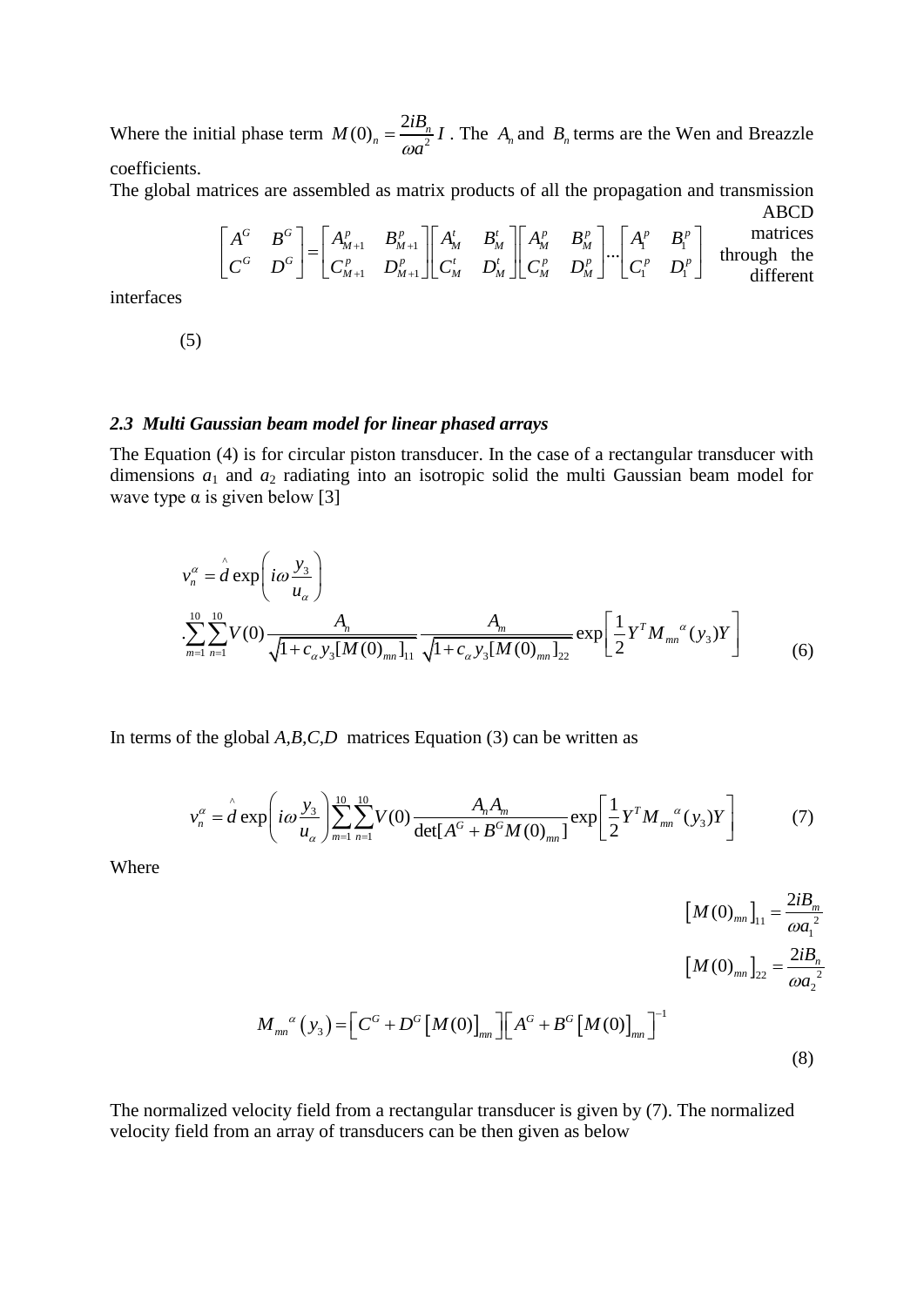$$
v^{\alpha} = \sum_{1}^{n} v_n^{\alpha} \exp(i\omega t_n)
$$
 (9)

Where  $t_n$  is the time delay applied to the nth array element to focus and steer the beam,  $v_n^{\alpha}$  is the normalized velocity field of a single element.

the normalized velocity field of a single element.  
For both focusing and steering the beam the time delay to be applied 
$$
t_n
$$
 is given below  

$$
t_n = \frac{F}{c_\alpha} \left\{ \left[ 1 + \left( \frac{\bar{N} d}{F} \right)^2 + \frac{2 \bar{N} d}{F} \sin \theta_s \right]^{1/2} - \left[ 1 + \left( \frac{\left( n - \bar{N} \right) d}{F} \right)^2 + \frac{2 \left( n - \bar{N} \right) d}{F} \sin \theta_s \right]^{1/2} \right\}
$$

*d* is the centre to centre spacing between adjacent elements, *F* is the focal length, *N* is the

number of elements,  $n = 0, 1, ..., N-1$ ,  $\overline{N} = (N-1)/2$  and  $\theta_s$  is the steering angle

# *2.4 Multi Gaussian beam model for linear phased arrays for anisotropic materials*

By using the curvature values in of the slowness surface of an anisotropic material to define the propagation matrices for a unidirectional CFRP in equation (3) and combining this with Equation (7) and Equation (9) we can model the wave field of an ultrasonic array through unidirectional CFRP

# **3. Calculation of radiation beam fields**

In this section we present some results simulated by the Multi Gaussian beam model (which one did you use? From the previous section?). The unidirectional CFRP composite considered is transversely isotropic with its properties given as In this section we present some results simulated by the Multi Gaussian beam mode one did you use? From the previous section?). The unidirectional CFRP composite is transversely isotropic with its properties given as  $C_{1$ 

and  $\rho = 1.595$  gm/cm<sup>3</sup>.

The major parameters of the phased array ultrasonic transducer in this study are as follows: Centre frequency is 5 M Hz, element width is 0.8 mm, number of elements is 32 and element spacing is 0.2 mm as shown in Figure 1. The beam profile is computed up to 400 mm in the solid (in which direction?)

Figures 2 (a) and (b) show the calculated radiation beam fields from the phased array into unidirectional CFRP focused at 71.6 mm and unfocused respectively. The beam spread is higher in the unidirectional CFRP owing to the anisotropic nature and different bulk wave velocities as compared to what? I have not seen any baseline results to compare with here?.

Next the beam was steered at angles of 10° and 20° . Figures 3 (a) and (b) show the calculated radiation beam fields with a steering angle of 10° focused at 71.6 mm and unfocused respectively. Figures  $3(c)$  and (d) show the calculated radiation beam fields with a steering angle of 20° focused at 71.6 mm and unfocused respectively. Owing to the anisotropic nature of the unidirectional CFRP, beam skew and beam divergence due to diffraction are observed when the beam is steered, hence the beam is steered (actively or as a result of the anisotropy) at higher angles than desired.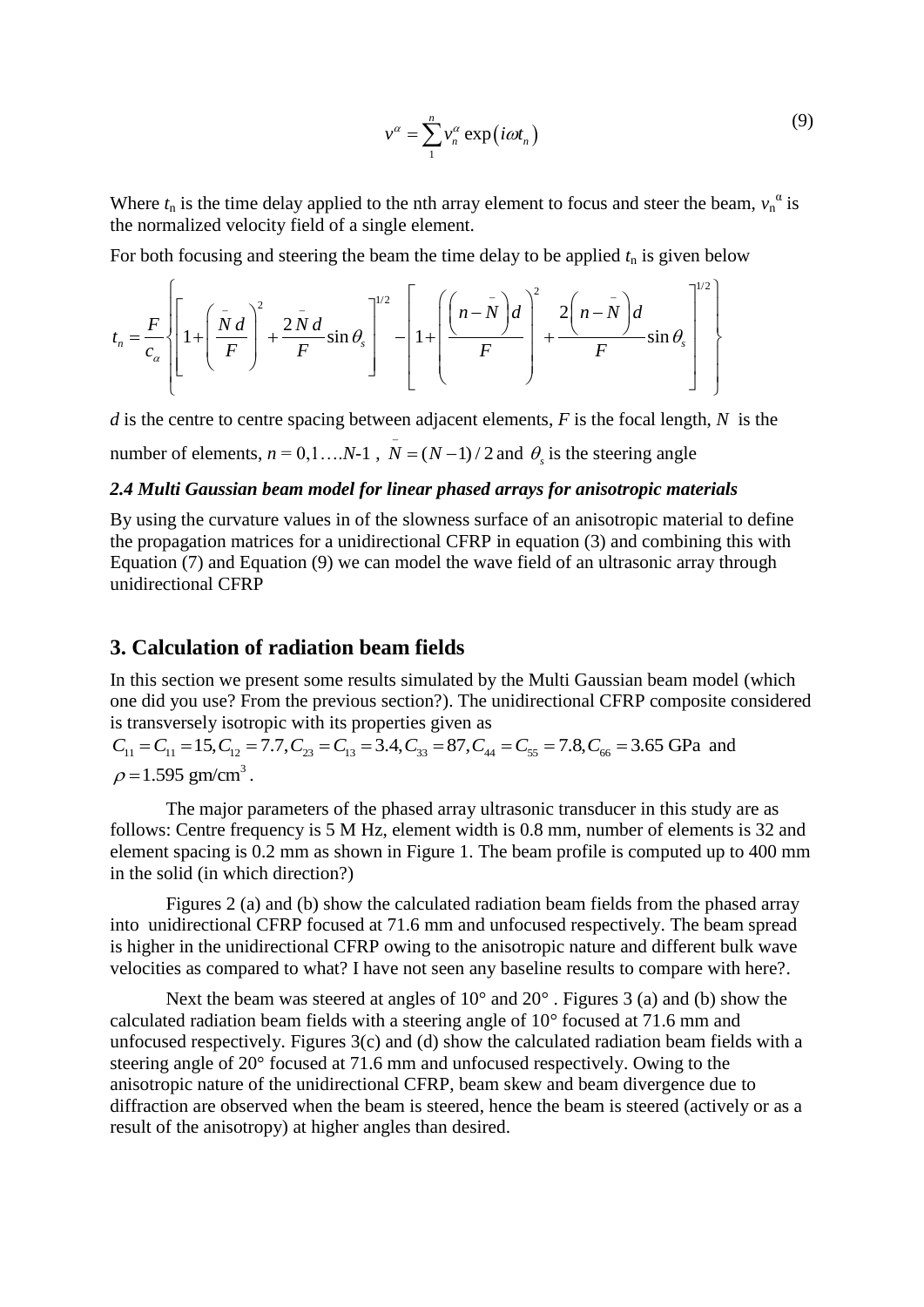Another observation is the presence of grating lobes. The main lobeweakens and widens with an increase in the steering anglewhereas the grating lobe strengthens progressively.



Fig. 1 Diagram of the linear phased array transducer



Fig. 2 Calculated radiation beam fields focused at 71.6 mm (a) and unfocused (b)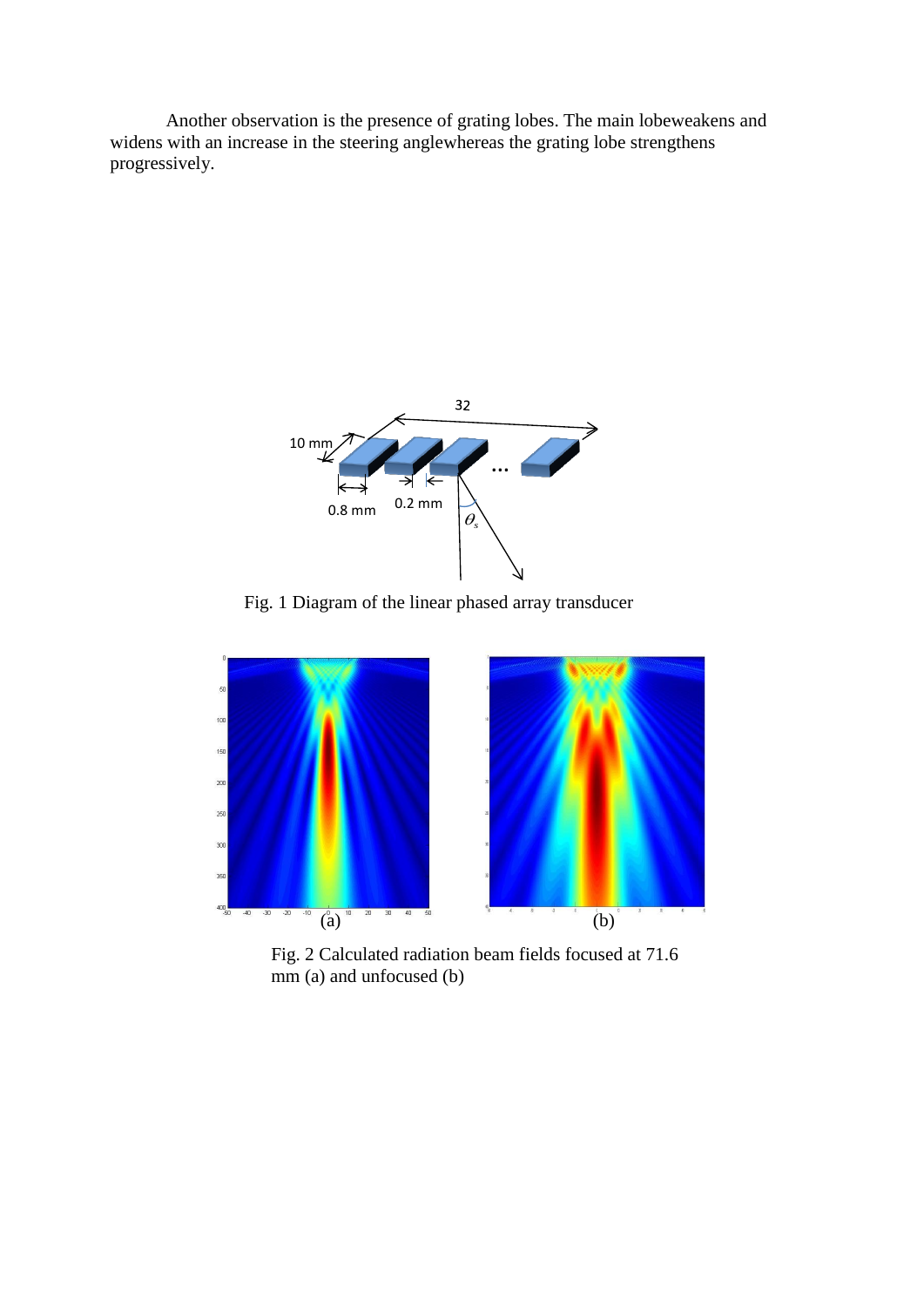

Fig. 3 Calculated radiation beam fields with focusing at 71.6 mm and unfocused steered at 10° ((a), (b)) and 20*°* ((c), (d))

# **4. Conclusions**

In this paper, we have proposed using the expanded multi gaussian beam model using the values of the curvature of the slowness surfaces to calculate the radiated beam fields in anisotropic media. The simulation results presented for unidirectional CFRP show that the model is able to predict the wave field in anisotropic media. In the case of low steering angles the model calculates the radiated beam field highlighting the beam divergence and beam skew due to the anisotropic nature of the composite. Hence the model proposed in the paper can be used to predict the wave field in an anisotropic media for low steering angles The next step would be to verify the proposed model with Rayleigh Sommerfeld integral model.

## **References**